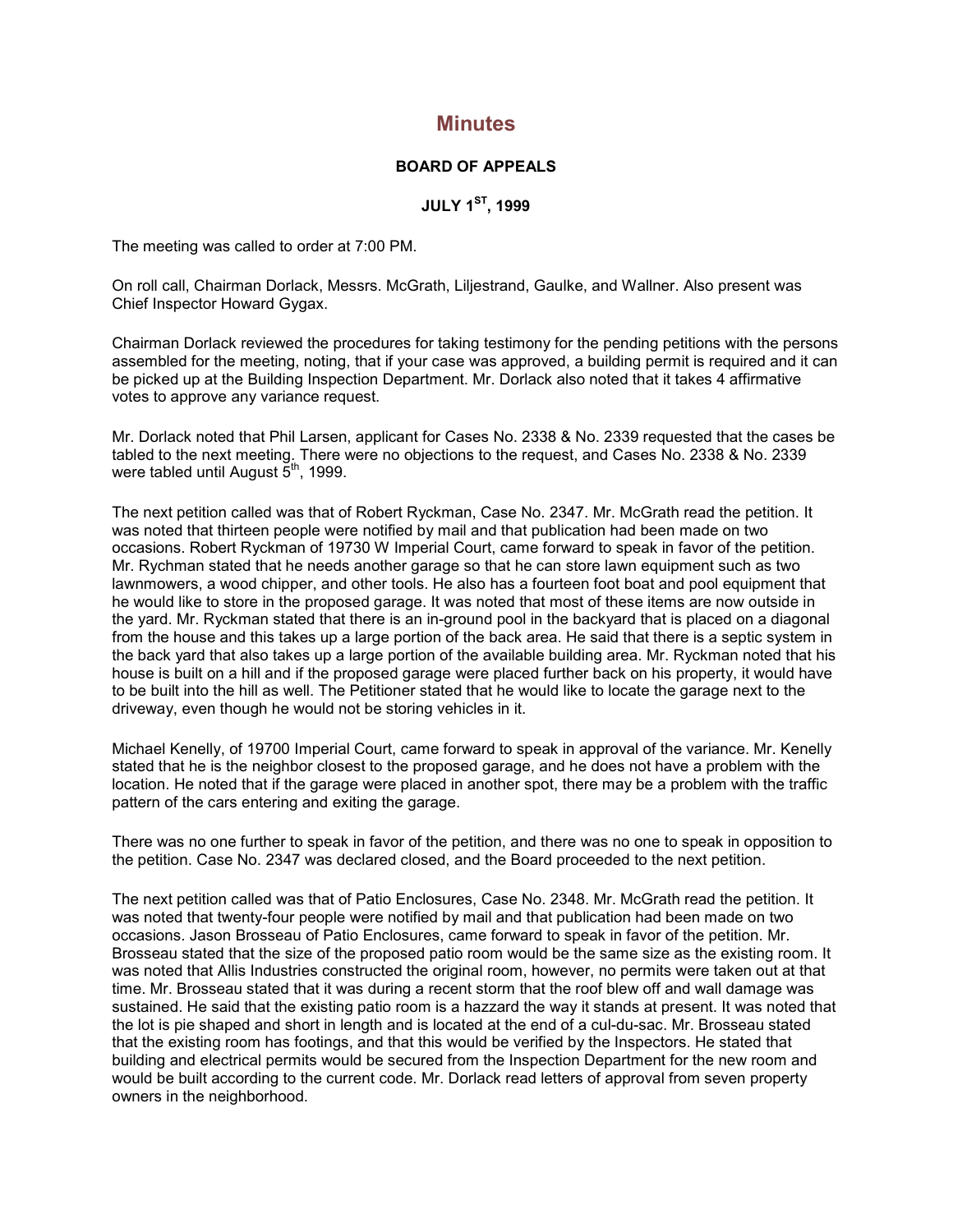There was no one further to speak in favor of the petition, and there was no one to speak in opposition to the petition. Case No. 2348 was declared closed, and the Board proceeded to the next petition.

The next petition called was that of Kevin Henrichs, Case No. 2349. Mr. McGrath read the petition. It was noted that twenty-seven people were notified by mail and that publication had been made on two occasions. Kevin Henrichs of 14305 W Hemlock Drive, came forward to speak in favor of the petition. Mr. Henrichs stated that the shed was found to be located on the lot line when a survey was done for the vacant land to the rear of his property. It was noted that the Petitioner bought his property in 1991 and the shed had already been constructed at that time. Mr. Henrichs stated that the previous owner received a variance for the side setback for the shed, and he thought the entire matter was resolved when he purchased the property. Mr. Henrichs said that other survey markers seem to indicate that the shed is three feet from the rear lot line instead of being located directly on the lot line. He stated that he is in the process of selling his property and wants to be sure that everything is in order for the sale.

Mr. Dorlack read a letter of approval from the adjoining neighbor to the west.

Christine Wukoman, of 14300 Crimson Lane, came forward to speak in regard to the variance. Ms. Wukoman stated that her property abuts the Petitioner's property at the rear. She said that although she has no objections to the shed in the present location, she does not want the Petitioner to store things behind the shed on her property. Mrs. Wukoman stated that railroad ties and a picnic table have been stored behind the shed. Some, but not all of the items, have been moved. Ms. Wukoman expressed concerns regarding debris being moved to the east of the shed and the actual lot line. She indicated that the applicant's actions display a total lack of respect for their property.

James Wukoman, of 14300 Crimson Lane, came forward to speak in opposition to the variance. Mr. Wukoman stated that he would like the situation corrected now, because he does not know who the new property owner will be.

There was no one further to speak in favor of the petition, and there was no one to speak in opposition to the petition. Case No. 2349 was declared closed, and the Board proceeded to the next petition.

The next petition called was that of Staci Hansen, Case No. 2350. Mr. McGrath read the petition. It was noted that fifteen people were notified by mail and that publication had been made on two occasions. Dave Koscielniak, of 3125 S Stonegate Circle, stated that he is the architect working for the Petitioner. It was noted that the lot is 50 feet wide by 135 feet deep and is very small. Mr. Koscielniak stated that the house was built in 1984 without a garage. It was noted that the house is 25 feet wide, and the side setback on the west is 14 feet and the side setback on the east is 11 feet. Mr. Koscielniak stated that, after taking measurements and doing a conceptual site plan of the Petitioner's property, he discovered that the house is not placed on the property as the current survey shows it to be. It was noted that the survey with the site of the proposed house was done in 1984, but the house was not built until 1985. Mr. Koscielniak stated that the houses of the adjoining neighbors have approximately 24 to 25 feet of front setback and he submitted to the Board a cadastral of Graham Street. He noted that this map shows that there is a precedent for the houses located closer to the street than what the code allows. It was noted that Mr. Koscielniak is not a certified surveyor. Mr. McGrath stated that a conceptual site plan is insufficient for the Board to consider, but rather a certified survey map or an Engineering Department approved map is needed. Mr. Koscielniak submitted to the Board pictures of the existing home. He noted that there is a private well and city utilities that take up a portion of the property. Mr. Koscielniak stated that if the garage were located in the rear of the property, it would be very difficult to access the garage. He said that there is a concrete drainage pipe on the west side of the house. Mr. Gygax showed the Board an official re-certification of the house when it was built which shows that the house is 45 feet from the front. It was noted that this changes the setback variance for the proposed garage. The Board agreed to allow the Petitioner and Mr. Koscielniak some time to decide whether they wanted to proceed with the case today as it was officially published, or, to come back next month with a different variance. Mr. Dorlack stated that the Board would hear the next two cases while the Petitioner mades a decision.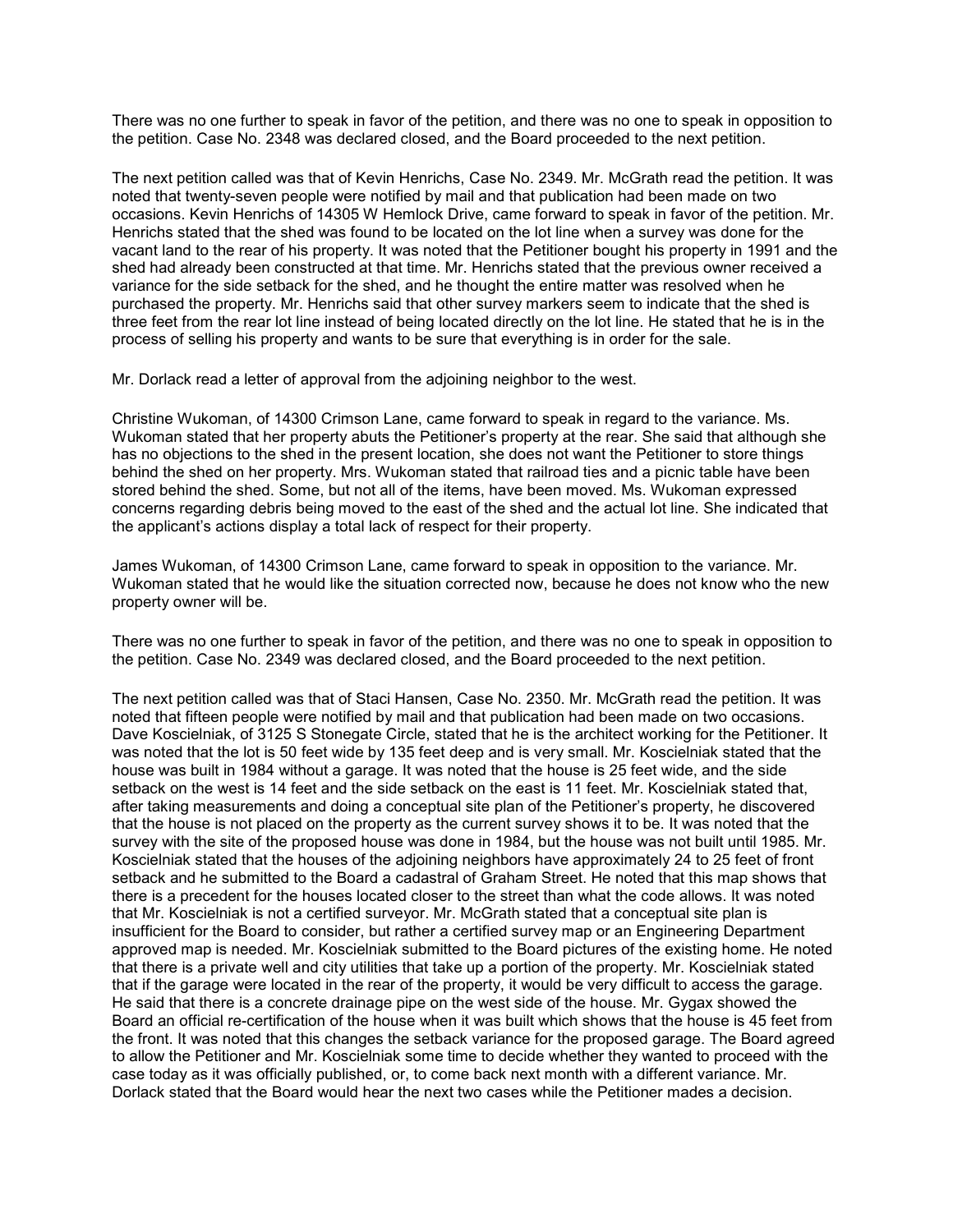The next petition called was that of James Halstead, Case No. 2351. Mr. McGrath read the petition. It was noted that twelve people were notified by mail and that publication had been made on two occasions. James Halstead of 5150 S Mars Drive, came forward to speak in favor of the petition. Mr. Halstead stated that the existing shed was permitted in 1994, but that the metal exterior is deteriorating and rusty. He said he would like to replace the shed on the existing concrete slab with a vinyl sided shed. Mr. Halstead stated that the code has changed since he built the shed in 1994 and now a shed can only be placed in the rear yard. He said that proposed shed will be the same size as the existing shed. Mr. Halstead stated that he could repaint the shed, but that would not be a lasting solution. He said that if the shed were moved to a different location, the existing concrete slab, which is in very good condition, would have to be broken up and removed. Mr. Halstead stated that because the shed is used for the neighborhood well and generator, others use the shed for water. Mr. Dorlack read letters of approval from neighbors into the record.

There was no one further to speak in favor of the petition, and there was no one to speak in opposition to the petition. Case No. 2351was declared closed, and the Board proceeded to the next petition.

The next petition called was that of Carl Deutsch, Case No. 2352. Mr. McGrath read the petition. It was noted that fifteen people were notified by mail and that publication had been made on two occasions. Carl Deutsch of 13420 W Wembly Drive, came forward to speak in favor of the petition. Mr. Deutsch stated that he has lived at the property for two years. He said that his property is one house away from 134<sup>th</sup> Street and Howard Avenue, which is a high traffic area. Mr. Deutsch stated that he has a four year old daughter and a dog and he would like a fence for protection and for privacy. It was noted that the cost for relocating the telephone cable would be about \$200-300 and the cost for relocating the electric cable would be about \$1000. Mr. Deutsch gave the Board pictures of the proposed fence. It was noted that if the fence was less than 50 inches high, it could be located on the lot line. Mr. Deutsch stated that the fence he would like to build is 72 inches high and that he needs a fence of that height for privacy. He noted that he would not build a 48" high fence because it would not provide enough privacy.

Mr. Dorlack read letters of approval from the  $6<sup>th</sup>$  District Alderman, from a neighbor at 13425 Wembly Drive, from the president of the Weatherstone Homeowner's Association, and from the architectural control chairperson of Weatherstone Homeowner's Association into the record.

Mr. Dorlack then read a letter of opposition from an adjoining neighbor at 13420 Wembly Dr. It was noted that this neighbor would be most affected by the proposed fence.

There was no one further to speak in favor of the petition, and there was no one to speak in opposition to the petition. Case No. 2352 was declared closed.

Mr. Dorlack then recalled Case No.2350. Mr. Koscielniak stated that the Petiitioner would like to proceed with the case. He then showed the Board eight different plans for placing the proposed garage on the property. At this point there was considerable discussion regarding these plans. It was noted that all of these alternate ideas would block the view of the beautiful greens of the golf course. Mr. Koscielniak stated that there was also a deck at the rear of the house that interferes with many of the proposed garage locations.

Mr. Dorlack then read letters of approval for the variance from five neighbors into the record.

There was no one further to speak in favor of the petition, and there was no one to speak in opposition to the petition. Case No. 2350 was declared closed.

At this point a five minute break was taken, and the Board then reconvened to make the following decisions.

The first petition considered by the Board was that of Robert Ryckman, Case No. 2347.